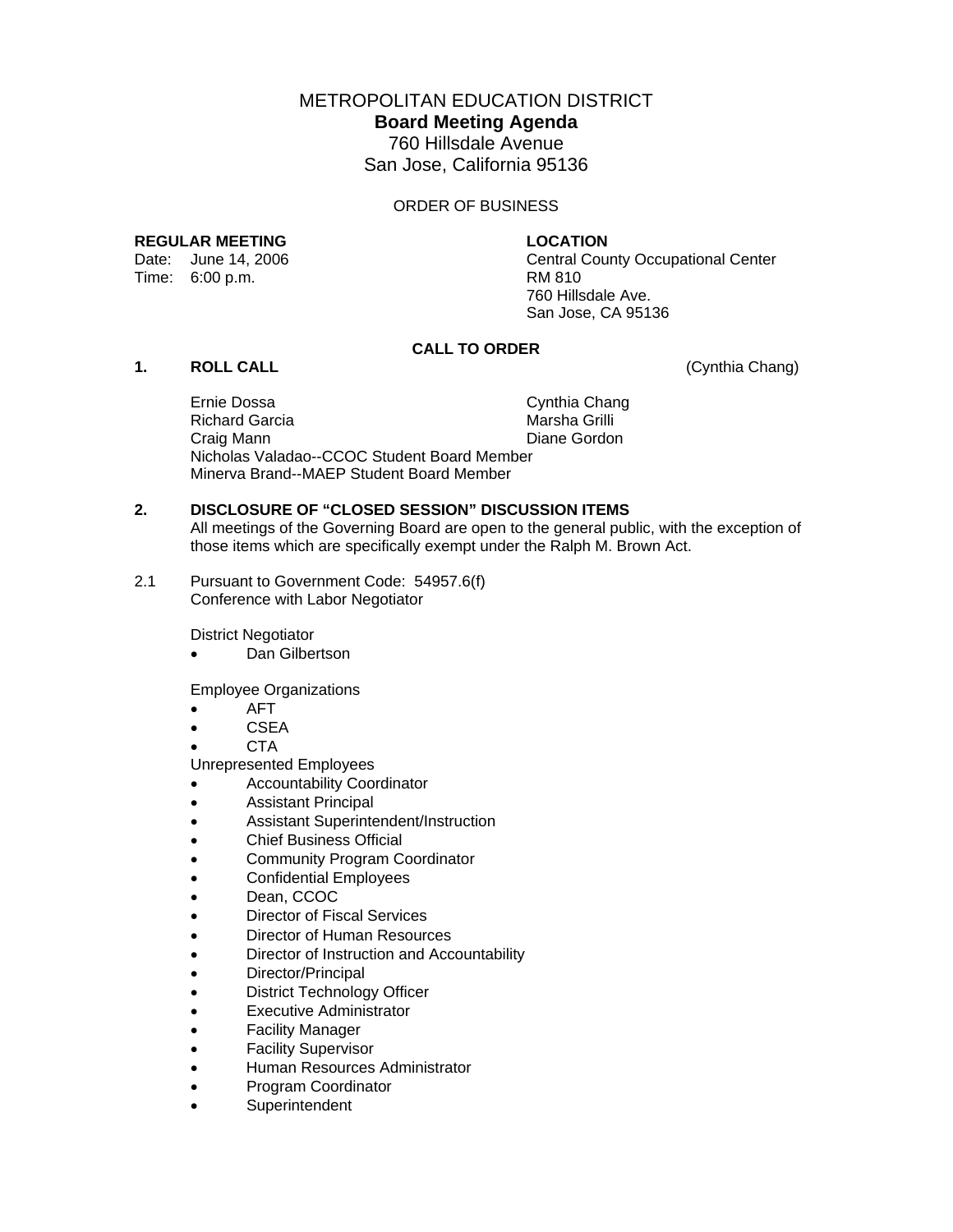2.2 Pursuant to Government Code: 54957 Superintendent's Evaluation/Contract Item 2.2 may be continued at end of regular meeting. If so, closed session will be reopened at the end of the regular meeting.

#### **3. ADJOURN TO CLOSED SESSION**

Time: 6:02 p.m. RM 810

Date: June 14, 2006 Central County Occupational Center

| 4.             | <b>REGULAR MEETING</b> (continued)                                         | <b>LOCATION</b>                                         |
|----------------|----------------------------------------------------------------------------|---------------------------------------------------------|
| Date:<br>Time: | June 14, 2006<br>7:00 p.m.                                                 | <b>Central County Occupational Center</b><br>Auditorium |
| 5.             | <b>PLEDGE OF ALLEGIANCE</b>                                                | (Diane Gordon)                                          |
| 6.             | <b>REPORT OF CLOSED SESSION ACTIONS</b>                                    | (Cynthia Chang)                                         |
| 7.             | <b>ADOPT AGENDA</b>                                                        | (Cynthia Chang)                                         |
| 8.             | <b>STUDENT BOARD MEMBERS' REPORTS</b><br>Nicholas Valadao<br>Minerva Brand | (Cynthia Chang)                                         |

- **9. SPECIAL ORDER OF BUSINESS** (Tim Hallett) The Superintendent will update the Board on special projects or may request that individuals be allowed to present an item out of order on the agenda to accommodate their schedules.
- 9.1 Introduction of New Employees

# **10. PUBLIC PRESENTATIONS & REPORTS**

10.1 Public Comments (Cynthia Chang)

This portion of the agenda provides an opportunity for members of the public to directly address the Governing Board on any item of interest to the public; however provisions of the Brown Act preclude any action being taken on any item not appearing on the posted agenda for action. Time limits allocated to the public testimony are 2 minutes for individuals and 5 minutes for organizations.

#### **11.0 APROVAL OF MINUTES** (Cynthia Chang)

11.1 Action Item: Approval of Minutes of Regular Board Meeting, May 10, 2006.

#### **12.0 CONSENT CALENDAR**

All matters listed under the Consent Calendar are considered by the Governing Board to be routine and will be enacted in one motion. There will be no discussion of these items prior to the time the Board considers the motion, unless members of the Board or the Superintendent request specific items to be discussed and/or removed from the Consent Calendar.

The Superintendent recommends approval of Consent Calendar items 12.1.1 through 12.3.9

**\* \* \* \* \* \* \* \* \* \* \* \* \* \* \* \* \* \* \* \***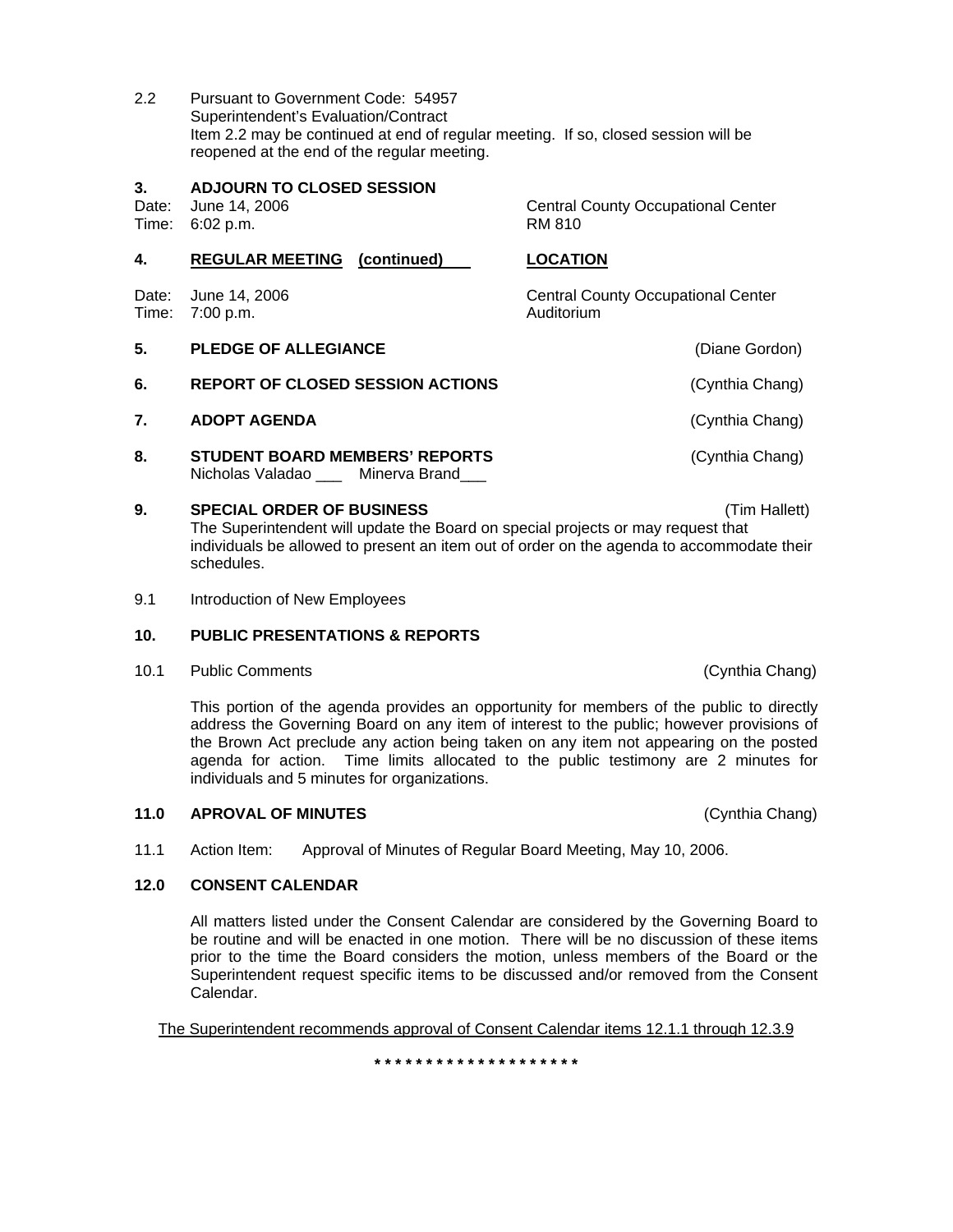# **12.1 BUSINESS AND FINANCIAL FUNCTIONS**

|                                                                                                                                                                                                                         | 12.1.1 Action Item: | Approve May Board Warrant Approval List                                                                                                                                                                                                                                                                                                                                                                                                                                                                                                                    | (Paul Hay)       |  |
|-------------------------------------------------------------------------------------------------------------------------------------------------------------------------------------------------------------------------|---------------------|------------------------------------------------------------------------------------------------------------------------------------------------------------------------------------------------------------------------------------------------------------------------------------------------------------------------------------------------------------------------------------------------------------------------------------------------------------------------------------------------------------------------------------------------------------|------------------|--|
|                                                                                                                                                                                                                         | RECOMMENDATION:     | That the Governing Board approve the following warrant registers:<br>#92709750-#92709829, dated May 2, 2006; #92711884-#92711939,<br>dated May 5, 2006; #92712967-#92713023, dated May 9, 2006;<br>#92714123-#92714161, dated May 11, 2006; #92716880-#92716918,<br>dated May 18, 2006; #92718084-#92718156, dated May 23, 2006;<br>#92719802, dated May 25, 2006; #92720355-#92720423, dated May 26,<br>2006; #92720355-#92720423, dated May 26, 2006; #92720849-<br>#92720882, dated May 30, 2006.<br>(Budget Source: As indicated on Warrant Registers) |                  |  |
|                                                                                                                                                                                                                         | 12.1.2 Action Item: | Items to be Surplused                                                                                                                                                                                                                                                                                                                                                                                                                                                                                                                                      | (Paul Hay)       |  |
| RECOMMENDATION: That the Governing Board suplus the items listed in the board packet, that<br>are obsolete and have no estimated value.                                                                                 |                     |                                                                                                                                                                                                                                                                                                                                                                                                                                                                                                                                                            |                  |  |
|                                                                                                                                                                                                                         | 12.1.3 Action Item: | Authorize the CCOC Director to sign and approve Work Experience<br><b>Training Agreements</b>                                                                                                                                                                                                                                                                                                                                                                                                                                                              | (Paul Hay)       |  |
| RECOMMENDATION: That the Governing Board delegate authority to the Director of CCOC, to<br>sign and approve Community Classroom Training Agreements and Cooperative Vocational<br><b>Education Training Agreements.</b> |                     |                                                                                                                                                                                                                                                                                                                                                                                                                                                                                                                                                            |                  |  |
|                                                                                                                                                                                                                         | 12.1.4 Action Item: | Stanford Alumni Consulting Team                                                                                                                                                                                                                                                                                                                                                                                                                                                                                                                            | (Joyce Monda)    |  |
| RECOMMENDATION: That the Governing Board approve filing an application for pro-bono<br>services with the Stanford Alumni Consulting Team to assist us in helping to develop a stronger<br>identity in our community.    |                     |                                                                                                                                                                                                                                                                                                                                                                                                                                                                                                                                                            |                  |  |
|                                                                                                                                                                                                                         |                     |                                                                                                                                                                                                                                                                                                                                                                                                                                                                                                                                                            | (Paul Hay)       |  |
|                                                                                                                                                                                                                         | 12.1.5 Action Item: | Approve Amendment to Schoolhouse Software Agreement for online<br>registration services                                                                                                                                                                                                                                                                                                                                                                                                                                                                    |                  |  |
| RECOMMENDATION: That the Governing Board approve the amendment to the Application<br>Program Contract and License Agreement with Schoolhouse Software, Inc.                                                             |                     |                                                                                                                                                                                                                                                                                                                                                                                                                                                                                                                                                            |                  |  |
|                                                                                                                                                                                                                         | 12.1.6 Action Item: | Convert fee-based CCOC evening classes to ADA funding                                                                                                                                                                                                                                                                                                                                                                                                                                                                                                      | (John Fox)       |  |
| RECOMMENDATION: That the Governing Board approve the conversion of the CCOC Evening<br>Adult Program from a fee-based program to an ADA funded program.                                                                 |                     |                                                                                                                                                                                                                                                                                                                                                                                                                                                                                                                                                            |                  |  |
|                                                                                                                                                                                                                         | 12.1.7 Action Item: | Approve 2006-07 Schedule of Fees                                                                                                                                                                                                                                                                                                                                                                                                                                                                                                                           | (Paul Hay)       |  |
| RECOMMENDATION: That the Governing Board approve the MetroED Schedule of Fees for<br>2006-07.                                                                                                                           |                     |                                                                                                                                                                                                                                                                                                                                                                                                                                                                                                                                                            |                  |  |
| 12.2                                                                                                                                                                                                                    | <b>PERSONNEL</b>    |                                                                                                                                                                                                                                                                                                                                                                                                                                                                                                                                                            |                  |  |
| 12.2.1                                                                                                                                                                                                                  | Action Item:        | <b>Administrative Personnel</b>                                                                                                                                                                                                                                                                                                                                                                                                                                                                                                                            | (Dan Gilbertson) |  |

RECOMMENDATION: That the Governing Board approve the one regular election and the three reclassifications.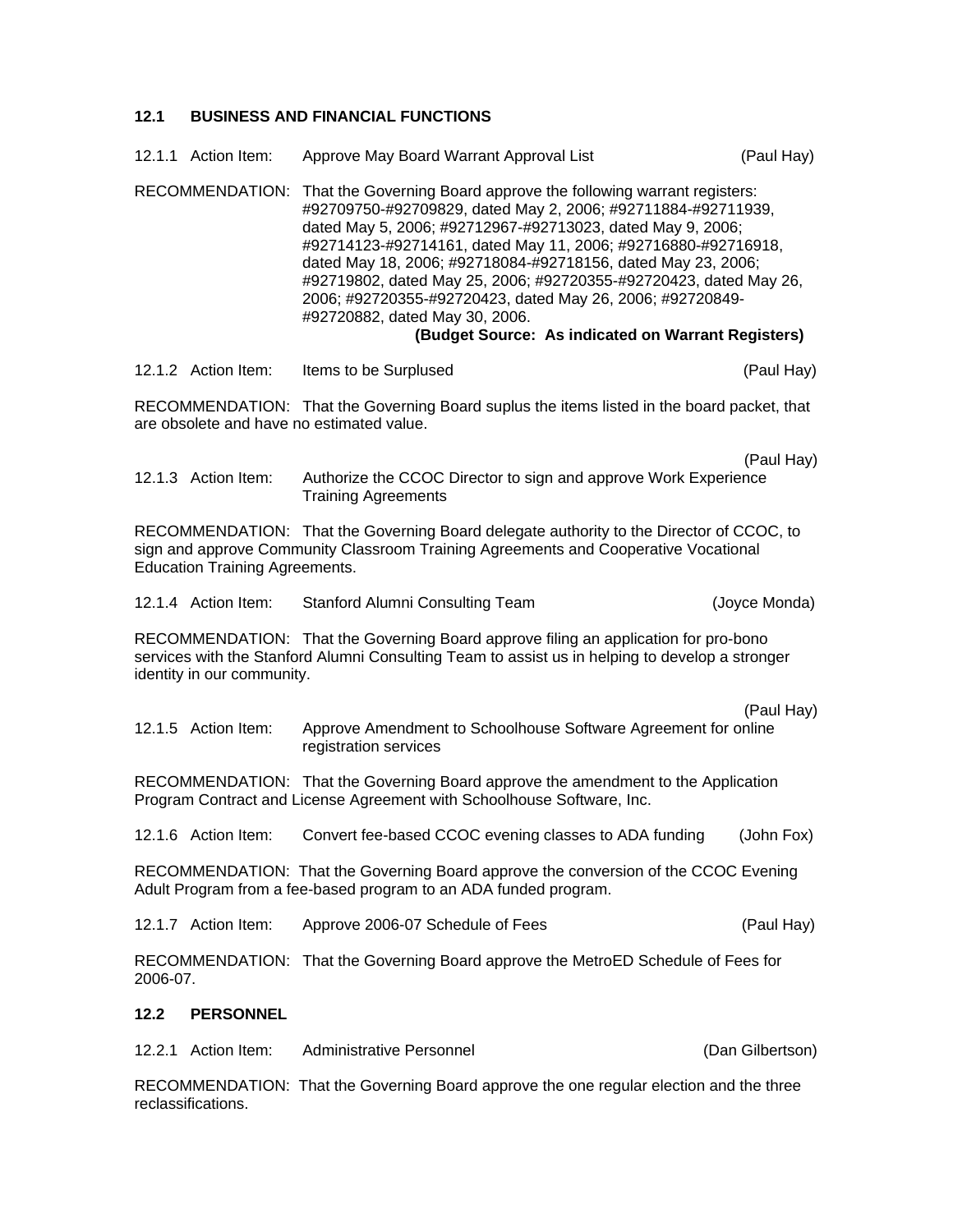12.2.2 Action Item: Classified Personnel (Dan Gilbertson)

RECOMMENDATION: That the Governing Board approve the regular elections and the reclassifications.

12.2.3 Action Item: Approve Revised CSEA Job Descriptions (Dan Gilbertson) Administrative Assistant I and II, and Senior Administrative Assistant

RECOMMENDATION: That the Governing Board approve the CSEA job descriptions for the Administrative I and II and Senior Administrative Assistant.

(Dan Gilbertson)

12.2.4 Action Item: Approve District Office Director Position Job Descriptions

RECOMMENDATION: That the Governing Board approve the job descriptions for Director of Information Technology, Director of Fiscal Services and Director of Human Resources.

(Dan Gilbertson)

12.2.5 Action Item: Approve 3% Salary Increase, and other adjustments, for Management, Confidential and Contract Employees for Fiscal Year 2005-2006

RECOMMENDATION: That the Governing Board approve the adjustments specified under the Current Considerations which include a 3% Salary Increase, and other adjustments, for Management, Confidential and Contract Employees for FY 2005-2006.

# **12.3 INSTRUCTIONAL AND STUDENT FUNCTIONS**

|                                                                                                                                                                            | 12.3.1 Action Item: | Agreement for ROP Class with San Jose Job Corps                                                 | (John Fox)    |
|----------------------------------------------------------------------------------------------------------------------------------------------------------------------------|---------------------|-------------------------------------------------------------------------------------------------|---------------|
| RECOMMENDATION: That the Governing Board approve the agreement with San Jose Job<br>Corps for ROP classes.                                                                 |                     |                                                                                                 |               |
|                                                                                                                                                                            | 12.3.2 Action Item: | Medical Apprenticeship Agreement                                                                | (Susan Glass) |
| RECOMMENDATION: That the Governing Board approve the training agreement as<br>apprenticeship clinical sites for students in MAEP medical program classes.                  |                     |                                                                                                 |               |
|                                                                                                                                                                            | 12.3.3 Action Item: | Agreement with San Jose Job Corps to provide GED Instruction                                    | (Susan Glass) |
| RECOMMENDATION: That the Governing Board approve the agreement with San Jose Job<br>Corps for GED Instruction for the period July 1, 2006 to June 30, 2007.                |                     |                                                                                                 |               |
|                                                                                                                                                                            | 12.3.4 Action Item: | Agreement with San Jose Job Corps to provide Adult Basic Skills in Job<br>Readiness Instruction | (Susan Glass) |
| RECOMMENDATION: That the Governing Board approve the agreement with San Jose Job<br>Corps for Adult Basic Skills instruction for the period July 1, 2006 to June 30, 2007. |                     |                                                                                                 |               |
|                                                                                                                                                                            | 12.3.5 Action Item: | Agreement with HOPE Rehabilitation Services                                                     | (Susan Glass) |
| RECOMMENDATION: That the Governing Board approve the agreement with HOPE<br>Rehabilitation Services at HOPE Whittier for the period July 1, 2006 to June 30, 2007.         |                     |                                                                                                 |               |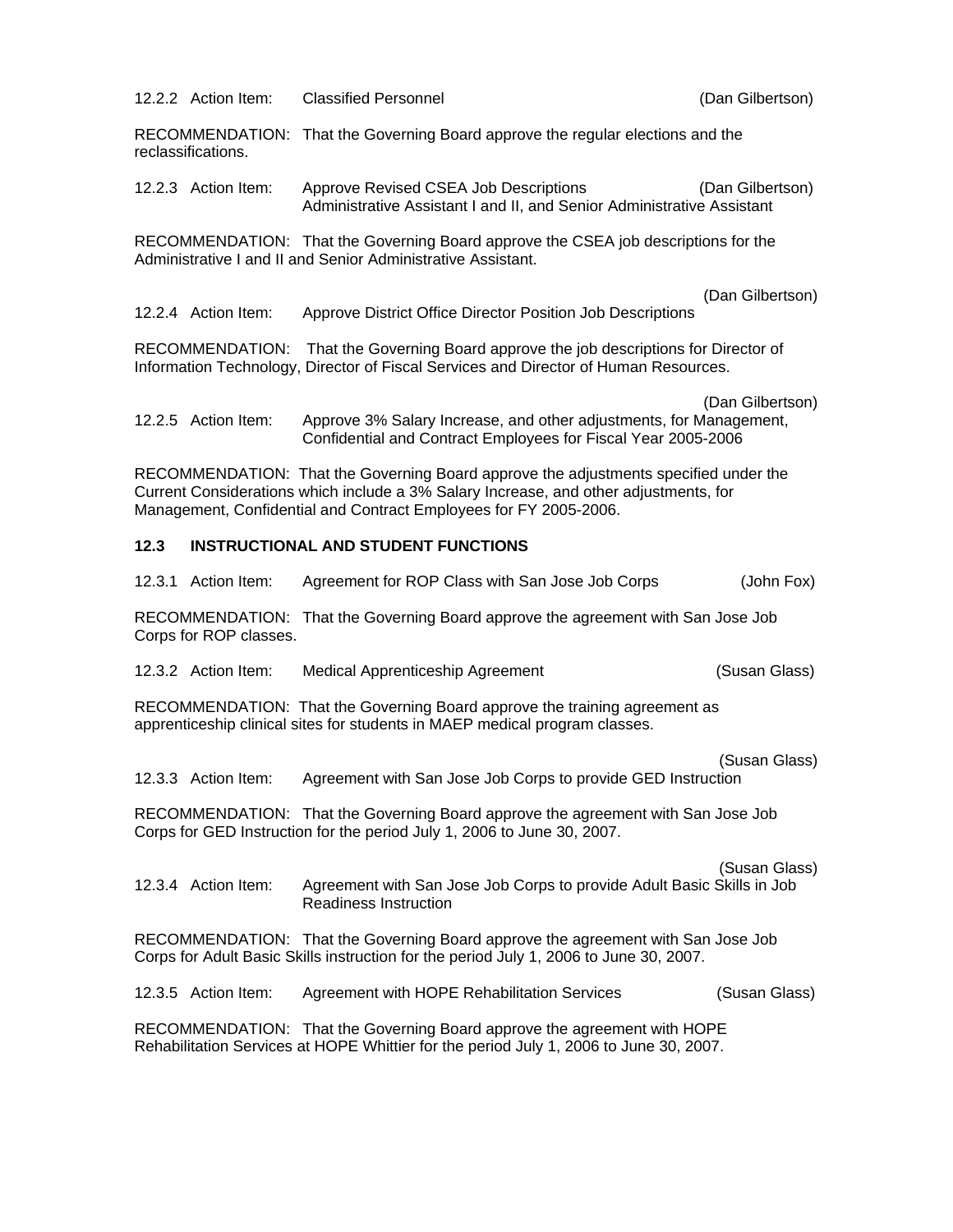12.3.6 Action Item: 2006-2007 Approval of MAEP Course Titles (Susan Glass)

RECOMMENDATION: That the Governing Board approve the course titles proposed by MAEP for the 2006-2007 school year.

12.3.7 Action Item: 2005-2006 Approval of MAEP Course Titles-Amended (Susan Glass)

RECOMMENDATION: That the Governing Board approve the amended list of course titles for the 2005-2006 school year.

(Susan Glass)

12.3.8 Action Item: Agreement with County of Santa Clara CalWORKs/Bridge Contract

RECOMMENDATION: That the Governing Board approve the agreement with the County of Santa Clara CalWORKs for the period July 1, 2006 to June 30, 2007.

(Susan Glass)

12.3.9 Action Item: Agreement with CalWORKs-Morgan Hill Unified School District

RECOMMENDATION: That the Governing Board approve the agreement to provide services for recipients who are referred to MED and Morgan Hill Unified School District by the Department of Social Services of the County of Santa Clara.

**\* \* \* \* \* \* \* \* \* \* \* \* \* \* \* \* \* \* \* \*** 

#### **END OF CONSENT ITEMS**

#### **13.0 INFORMATION ITEMS**

(Paul Hay)

13.0.1 Information Item: Review legal opinion regarding Settlement Agreement with Capitol Auto Mall, LLC

RECOMMENDATION: That the Governing Board review the letter dated May 15, 2006 from Robin Kennedy of the law firm of Miller Star & Regalia.

13.0.2 Information Item: SB 70 Grants for enhanced CTE opportunities (John Fox)

RECOMMENDATION: That the Governing Board review the information regarding the SB 70 Grant funding partnerships with West Valley and Mission Colleges.

#### **END OF INFORMATION ITEMS**

#### **14.0 ACTION ITEMS AND REPORTS**

14.0.1 Action Item: 2006-07 Vision Statements, Goals and Strategies (Jan Dreier)

RECOMMENDATION: That the Governing Board provide input and approve the 2006-2007 MetroED Vision Statements, Goals, and Strategies.

14.0.2 Report: Draft of Proposed 2006-07 Budgets (Paul Hay)

RECOMMENDATION: That the Governing Board review the proposed 2006-07 budgets for all funds.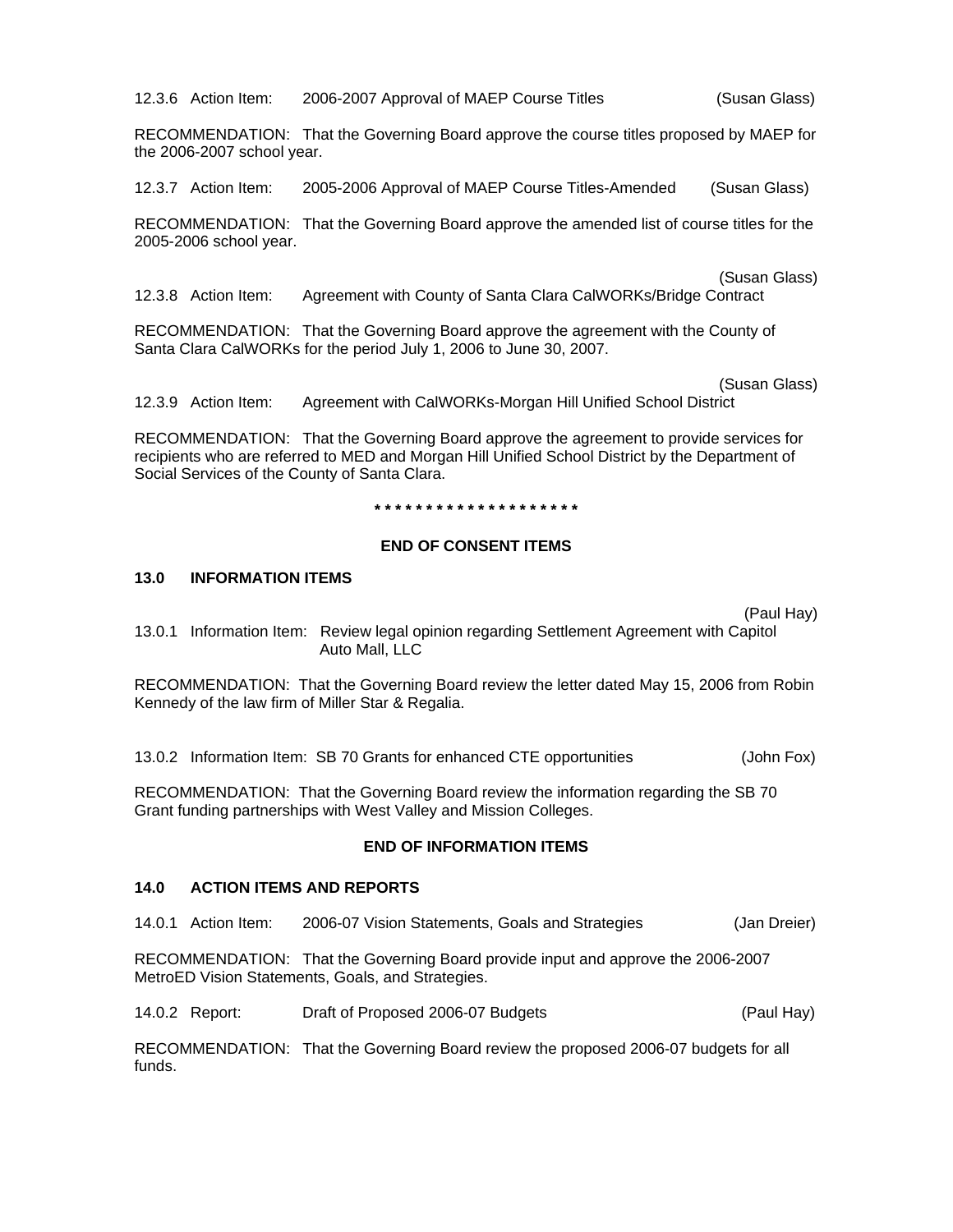#### 14.0.3 Action Item: Equalization (Tim Hallett)

RECOMMENDATION: That the Governing Board approve, as a general concept, the threepronged approach with more explicit cost-cutting measures to be brought back to the Board in more detail.

# **14.1 BOARD AND ADMINISTRATIVE FUNCTIONS**

| 14.1.1 Action Item: |             | Second Reading: Adopt Board Policies 6000's | (Jan Dreier) |
|---------------------|-------------|---------------------------------------------|--------------|
|                     | Instruction |                                             |              |

RECOMMENDATION: That the Governing Board adopt the revised Governing Board Policies series 6000's regarding Instruction.

(Tim Hallett)

14.1.2 Action Item: Approve Board Study Session on Brown Act and Purpose and Scope of Authority of a Joint Powers Authority

RECOMMENDATION: The Governing Board will discuss and determine a date for the proposed study session.

# **14.2 BUSINESS AND FINANCIAL FUNCTIONS**

14.2.1 Action Item: Monthly Budget Update (Paul Hay)

RECOMMENDATION: That the Governing Board approve the budget changes included in the Monthly Budget Update for the period ended 5/31/06.

14.2.2 Action Item: Approve District Designated Official Signers for FY 2006-2007 (Paul Hay)

RECOMMENDATION: That the Governing Board approve Tim Hallett, Paul R. Hay, Daniel Gilbertson and Wendy Zhang as the administrators who are authorized to sign official forms and contracts on behalf of the District effective July 1, 2006.

(Paul Hay) 14.2.3 Action Item: Adopt Resolution #11-06-14-06 Authorizing Designated Management Personnel to Sign Orders Drawn Upon the Funds of the District for the FY 06/07

RECOMMENDATION: That the Governing Board approve Resolution #11-06-14-06 authorizing the designated District employees to sign orders drawn upon the funds of the District effective July 1, 2006.

(Paul Hay) 14.2.4 Action Item: Adopt Resolution #12-06-14-06 Authorizing (1) Budget Transfers and (2) Use of Unbudgeted Income for FY 06/07

RECOMMENDATION: That the Governing Board adopt resolution #12-06-14-06 for the fiscal year 2006-07.

(Paul Hay)

14.2.5 Action Item: Adopt Resolution #13-06-14-06 Authorizing District to Purchase off Contracts Awarded by other Public Agencies

RECOMMENDATION: That the Governing Board adopt resolution #13-06-14-06 authorizing designated District officers to purchase commodities through contracts awarded by other agencies.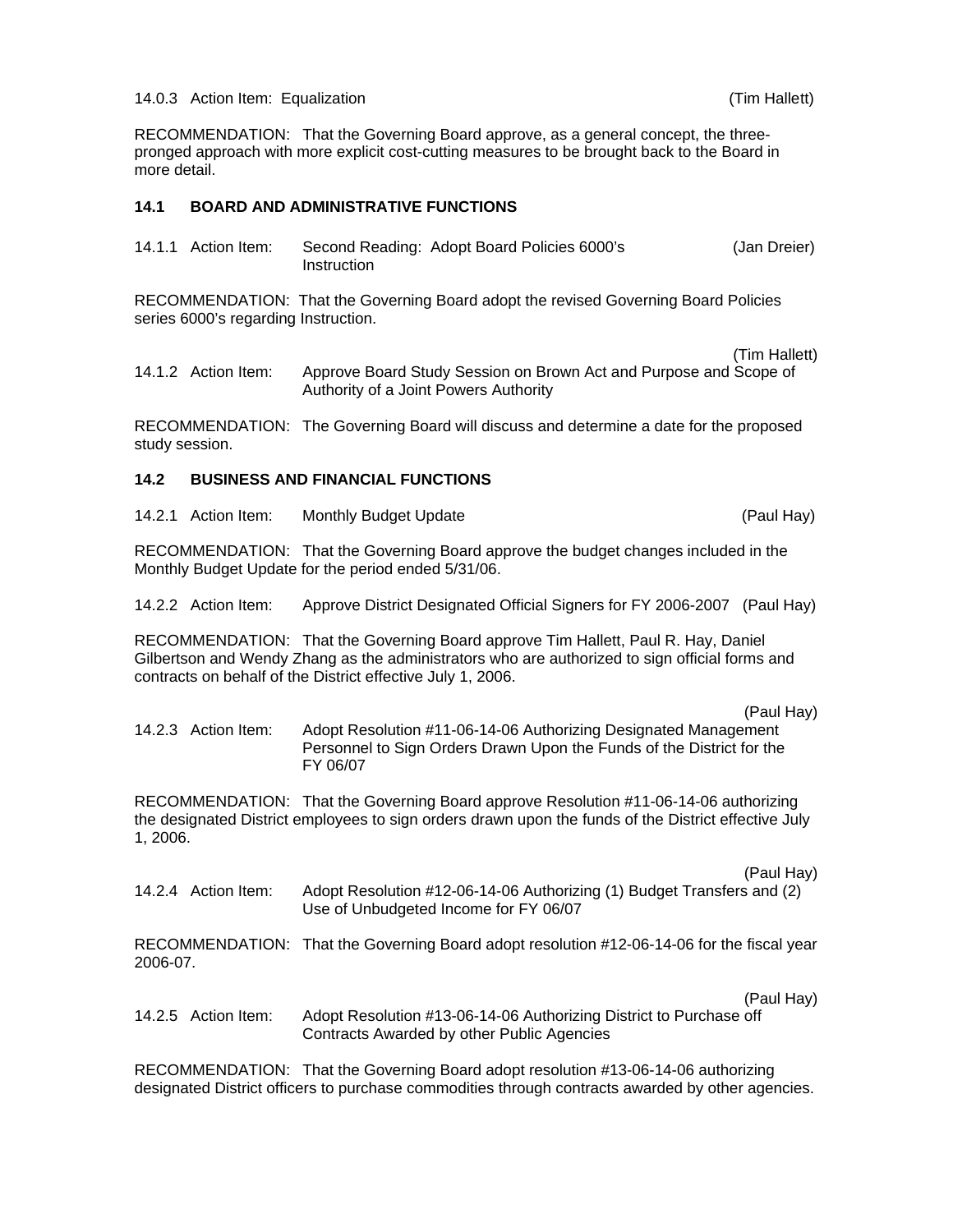(Paul Hay)

14.2.6 Action Item: Adopt Resolution #14-06-14-06 Authorizing Designated Management Personnel to Sign Official Electronic Funds Transfer Forms of the District for the FY 06/07

RECOMMENDATION: That the Governing Board adopt Resolution #14-06-14-06 authorizing Tim Hallett, Paul R. Hay, Daniel Gilbertson, and Wendy Zhang to sign all official electronic transfer forms on behalf of the District, effective July 1, 2006 and authorize the filing of said signatures with the County Controllers' Office.

(Paul Hay)

14.2.7 Action Item: Approve Agreement with Interscholastic Trading Company to sell District Surplus property via public auction; authorize the Chief Business Official to dispose of surplus property in accordance with the Education Code

RECOMMENDATION: That the Governing Board approve the service agreement with Interscholastic Trading Company and delegate authority to the Chief Business Official to dispose of surplus property in accordance with the Education Code.

14.2.8 Action Item: Appoint Board Audit Review Committee for the 2005-06 audit (Paul Hay)

RECOMMENDATION: That the Governing Board appoint two of its members to serve as a committee to review the annual independent audit of the 2005-06 fiscal year.

#### **14.3 PERSONNEL FUNCTIONS**

## **14.4 INSTRUCTIONAL AND STUDENT FUNCTIONS**

#### **15.0 EXECUTIVE REPORT/ADMINISTRATIVE REPORTS**

Oral Report: At this time Assistant Superintendent Jan Dreier will report to the Board on departmental items of significance.

Oral Report: Superintendent Tim Hallett will have recent significant information to present to the Governing Board on topics not on the agenda.

#### **16.0 BOARD COMMENTS** (Cynthia Chang)

Individual Board members may report on: visits to schools, programs, conferences, meetings attended and/or items of interest to the public. A board member may wish to express a concern or observation about a topic not appearing on the agenda, or request items to be scheduled on a future agenda.

| 17.0 | <b>Advanced Planning</b>         | (Cynthia Chang)                       |                                |
|------|----------------------------------|---------------------------------------|--------------------------------|
| 18.0 | <b>Other Meetings</b>            |                                       |                                |
|      | Regular Meeting, June 28, 2006   | <b>Closed Session</b><br>Open Session | $6:00 \text{ pm}$<br>$7:00$ pm |
|      | Regular Meeting, August 23, 2006 | <b>Closed Session</b><br>Open Session | $6:00$ pm<br>$7:00 \text{ pm}$ |
|      |                                  |                                       |                                |

#### **19.0 CONTINUANCE OF CLOSED SESSION**

| Date: June 14, 2006                         | <b>Central County Occupational Center</b> |
|---------------------------------------------|-------------------------------------------|
| Time: Immediately following regular session | RM 810                                    |